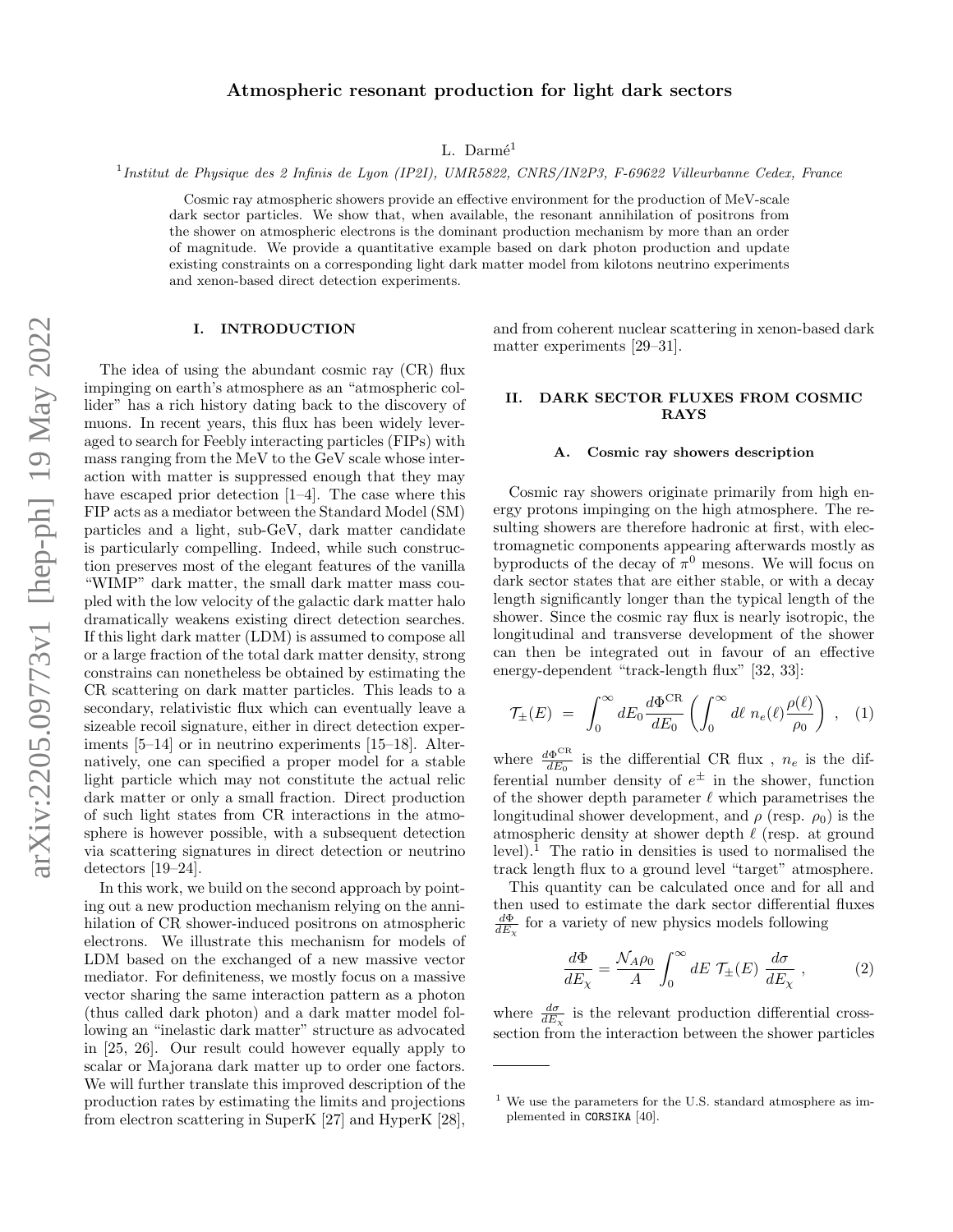and the atmosphere (it hence typically includes a factor of the atomic number  $Z$  or  $Z^2$  depending on the relevant process).

In practice, we obtain this track length flux from two different approaches. First a semi-analytical way, based on the method advocated in [\[33\]](#page-5-15). The differential number density of secondary neutral mesons  $n_{M_0}(E)$  from a  $pN$ collision is obtained in this case from the QGSPJETII software [\[34\]](#page-6-1) at energy below 10 GeV and by EPOS-LHC [\[35\]](#page-6-2) above, as packaged in CRMC [\[36\]](#page-6-3). This energy-dependent spectrum is then convoluted with the cosmic ray energy flux as parametrised in [\[37\]](#page-6-4). The subsequent electromagnetic showers are then described analytically following the approach of Rossi and Griesen [\[38\]](#page-6-5) as reviewed and expanded in [\[39\]](#page-6-6). Second, we use a purely numerical approach by relying on the software CORSIKA [\[40\]](#page-6-0) to simulate cosmic ray showers for incoming protons with kinetic energy between 2.5 GeV and 15 TeV (using EPOS for the hadronic interaction). The track length is obtained directly from the simulated tracks of photons and  $e^{\pm}$ , and the meson differential energy distributions collected for both the  $\pi^0$  and  $\eta$  mesons.<sup>[2](#page-1-0)</sup> We average over azimuthal angles for the shower proton progenitors.

We use the first approach for cross-checking purposes and rely on the fully numerical second approach in our final limits and projections. We present the resulting meson distribution in Fig. [1](#page-1-1) and the track length fluxes in Fig. [2,](#page-1-2) with the corresponding datasets available at a [Zenodo repository.](https://zenodo.org/record/6561236) [3](#page-1-3) The two approaches present a good agreement, with as expected larger fluxes at low energies for the fully numerical approach. This reflects the fact that it further includes the secondary mesons neglected in the semi-analytical method. We additionally make a rough estimate of the error of the semi-analytical procedure by using either the nuclear collision length or the nuclear interaction length when estimating the distance travelled by CR proton before its energy is significantly reduced (see [\[32\]](#page-5-14)). Our results are in good agreement with the recent literature for mesons productions in the atmosphere [\[22,](#page-5-16) [41\]](#page-6-7). Note that the production rates have a ∼ 50% theoretical uncertainty due to the dependence on the hadronic interaction models used to model mesons production in the shower [\[41\]](#page-6-7).

### B. Dark sector productions

We will focus for definiteness on simple LDM scenarios with a dark photon mediator  $V^{\mu}$  (with mass  $m_V$ ) interacting with the SM electromagnetic current  $\mathcal{J}_{em}^{\mu}$  via a small kinetic mixing parameter  $\varepsilon$  and with a dark sector



<span id="page-1-1"></span>FIG. 1. Differential  $\pi^0$  and  $\eta$  mesons fluxes as function of the meson energy. The blue and green line are the result from the CORSIKA simulation, the grey area is the result of the semianalytical procedure. The red dotted line is the  $\pi^0$  flux found in [\[22\]](#page-5-16).



<span id="page-1-2"></span>FIG. 2. Differential track length fluxes in unit of atmospheric radiation length at ground level,  $x_0^{\text{air}} = 30.4$ m for both  $e^-$ ,  $e^+$ (green line) and for  $\gamma$  (blue line) as function of their energy. The light green region corresponds to the result from the semianalytical procedure.

current  $\mathcal{J}_D^{\mu}$  with a large gauge coupling  $g_D \equiv \sqrt{4\pi\alpha_D}$ :

$$
\mathcal{L} \supset -V_{\mu} \left( e \varepsilon \mathcal{J}_{em}^{\mu} + g_D \mathcal{J}_{D}^{\mu} \right) . \tag{3}
$$

Since direct on-shell production of the dark photon dominates the production rates, the precise nature of the dark matter does not impact significantly the result of this work. In order to compare with existing limits, we consider the case of an inelastic dark matter structure:

$$
\mathcal{J}_D^{\mu} = -i \ \overline{\chi}_2 \gamma^{\mu} \chi_1 \ , \tag{4}
$$

with very small splitting between both states  $m_{\chi_1} \sim$  $m_{\chi_2} \equiv m_\chi$ . Assuming  $m_V \lesssim 2m_\chi$ , the dark photon decays mostly to dark matter states.

<span id="page-1-0"></span><sup>&</sup>lt;sup>2</sup> In practice we sum the path lengths for each track, obtained from the travelled length and the mass overburden at its start and end point, see [\[40\]](#page-6-0).

<span id="page-1-3"></span><sup>3</sup> https://zenodo.org/record/6561236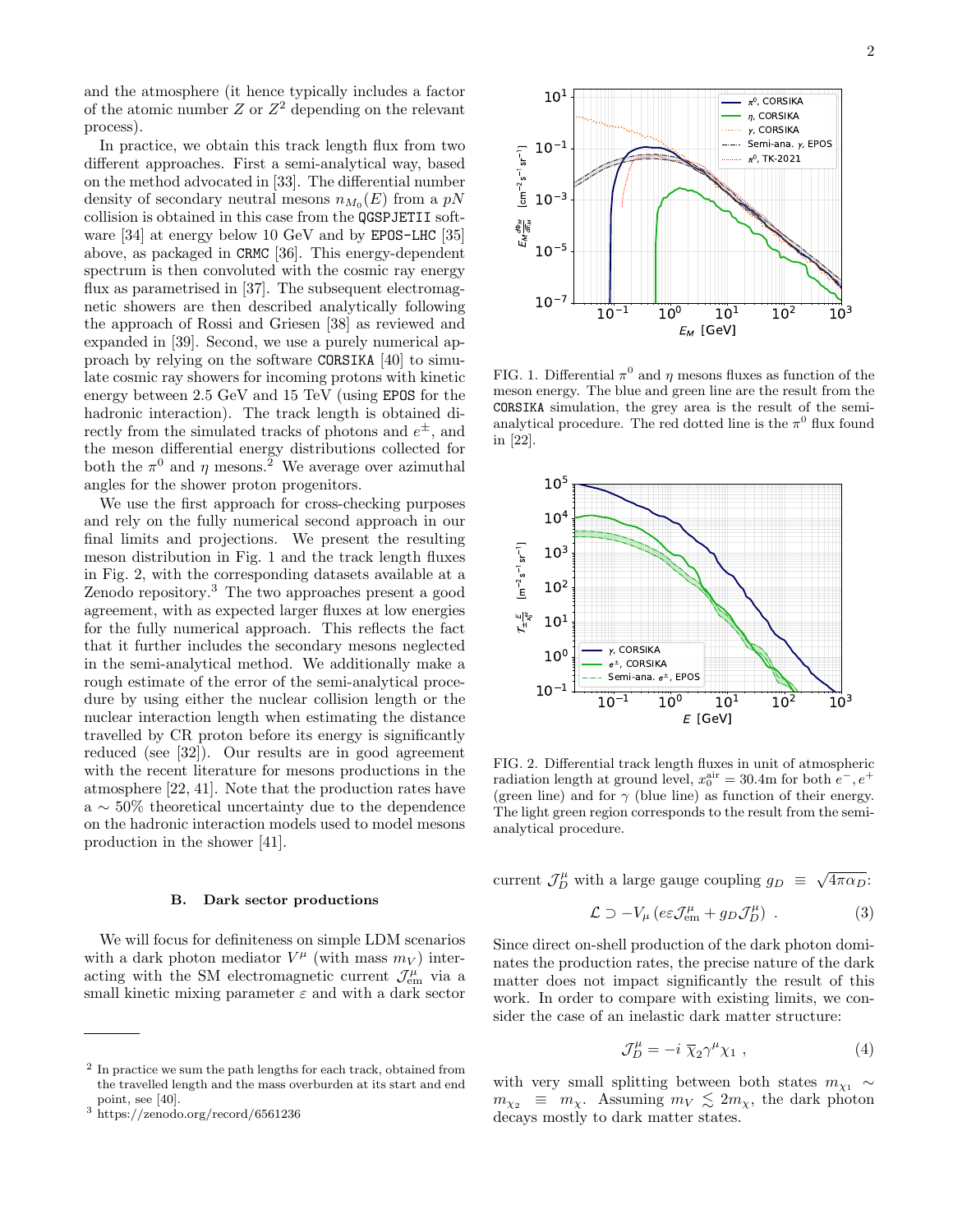

<span id="page-2-0"></span>FIG. 3. Dark photon flux as function of its mass  $m_V$  at  $\varepsilon = 0.001$  from both  $\pi^0$  and  $\eta$  mesons decay (dashed grey line) and from the resonant annihilation of CR shower  $e^+$ (thick blue line).

The first source of dark photons is the decay of neutral mesons,  $\pi^0 \to \gamma V$ ,  $\eta, \eta' \to \gamma V$ . The typical branching ratio is given by

$$
BR(\pi^0 \to V\gamma) = 2\varepsilon^2 \left(1 - \frac{m_V^2}{M_{\pi^0}^2}\right)^3 \times BR(\pi^0 \to \gamma\gamma) ,
$$
\n(5)

and similarly for  $\eta \to \gamma V$ . Thanks to the long life-time of these mesons, this process is only suppressed by two powers of the small kinetic mixing parameter.

On the other hand, cosmic ray showers develop a large electromagnetic component from the radiative decays of those same light neutral mesons  $\pi^0$ ,  $\eta$ . These showers convert the large initial energy of the primary meson into a high number of low energy electrons and positrons. The latter are particularly interesting as they can annihilate with the electrons present in the air with a cross-section given by:

$$
\sigma_{\rm res} = \frac{2\pi^2 \varepsilon^2 \alpha_{\rm em}}{m_e} \delta(E_{+} - \frac{m_V^2}{2m_e}) \equiv \tilde{\sigma}_{\rm res} \,\delta(E_{+} - E_{\rm res}) \;.
$$
\n<sup>(6)</sup>

We show in Fig. [3](#page-2-0) the resulting dark photon fluxes for both the resonant and meson decay production channels for two typical dark matter masses. At low mass the resonant production dominates the  $\pi^0, \eta \to V\gamma$  process by more than an order of magnitude, and generate a large flux of "monochromatic" dark photons with energies  $m_V^2/2m_e$ .<sup>[4](#page-2-1)</sup>

#### C. LDM detection

We consider first the  $\chi - e$  scattering process. The differential cross section for  $\chi e \to \chi e$  scattering with respect to the outgoing electron energy  $E_f$  in the laboratory frame is [\[42\]](#page-6-8):

$$
\frac{d\sigma_{f,s}}{dE_f} = 4\pi\varepsilon^2 \alpha_{\rm em} \alpha_D \frac{2m_e E^2 - f_{f,s}(E_f)(E_f - m_e)}{(E^2 - m_\chi^2)(m_V^2 + 2m_e E_f - 2m_e^2)^2}
$$
\n(7)

where  $E$  is the incoming LDM energy and  $f$  and  $s$  stand for the Dirac fermion and scalar  $\chi$  respectively;  $f_f(E_f)$  =  $2m_e E - m_e E_f + m_\chi^2 + 2m_e^2$ ,  $f_s(E_f) = 2m_e E + m_\chi^2$ . The total signal yield can then be obtained analytically, convoluting the differential cross section with the incoming LDM distribution and the cut efficiency for electron re-coil detection.<sup>[5](#page-2-2)</sup>

Given the relatively low kinetic energy of the dark matter particles produced in the late stage of atmospheric showers, we also study the coherent nuclear scattering on a nucleus of mass  $M_A$ . We follow the treatment of [\[44](#page-6-9)[–46\]](#page-6-10) (see also  $[47, 48]$  $[47, 48]$  $[47, 48]$ ) and use:

$$
\frac{d\sigma^{cr}}{dE_r} = Z^2 F_{\text{Helm}}^2(Q) \frac{4\pi\varepsilon^2 \alpha_{\text{em}} \alpha_D \tilde{f}_{f,s} M_A}{(E^2 - m_\chi^2)(m_V^2 + Q^2)}, \quad (8)
$$

where  $Q = \sqrt{2M_A E_r}$  is the momentum exchanged with the nucleus,  $F_{\text{Helm}}$  is the Helm form factor and  $\hat{f}_f(E_r)$  =  $(E_r - E)^2 + E^2 - M_A E_r$  (resp.  $\tilde{f}_s(E_r) = (E_r - 2E)^2/2$ ) for a dirac fermion DM (resp. scalar DM). This signal is broadly similar to the recoil from a heavy non-relativist dark matter and can therefore be searched for directly in the various dark matter experiment.

We show in Fig. [4](#page-3-0) the differential number of interactions for a LDM with mass  $m_{\chi} = 5$  MeV and  $m_{\chi} =$ 25 MeV as function of the squared exchanged momentum  $-q^2$ , which is linked to the recoil energy  $E_r$  by  $-q^2 \equiv 2m_{\text{Xe}}E_r$  in the coherent scattering case, and by  $-q^2 \equiv 2m_e(E_f - m_e)$  for electron scattering processes. For the LDM curves with  $m<sub>x</sub> = 5$  MeV the rates are dominated by LDM particles from the decay of resonantly-produced dark photon. These dark photons are "mono-chromatic" in that they have all the same energy  $m_V^2/2m_e$ . Thus the dark matter energy spectrum, and consequently the distribution of recoil energies is bounded by this energy, leading in particular to the threshold seen in the  $\chi e$  curves in Fig. [4.](#page-3-0)

<span id="page-2-1"></span><sup>&</sup>lt;sup>4</sup> In the limit of a very light mediator, one recovers the case of millicharge particles. In particular, the relevant processes become  $e^+e^- \rightarrow \chi \chi$  and  $\pi^0 \rightarrow \gamma \chi \chi$ . We expect a similar enhancement of the production fluxes for MeV-scale millicharge particles and leave to future work a thorough study of this scenario.

<span id="page-2-2"></span><sup>5</sup> For the iDM case, we always assume small enough mass splitting so that the incoming dark sector state can up-scatter if necessary  $E \gg E_{\text{min}} = (m_{\chi_2}^2 - m_{\chi_1}^2 + 2m m_{\chi_2})/(2m)$  with  $m = m_e, M_A$ so that the up-scattering closely follows the standard scattering with a Dirac fermion case [\[43\]](#page-6-13).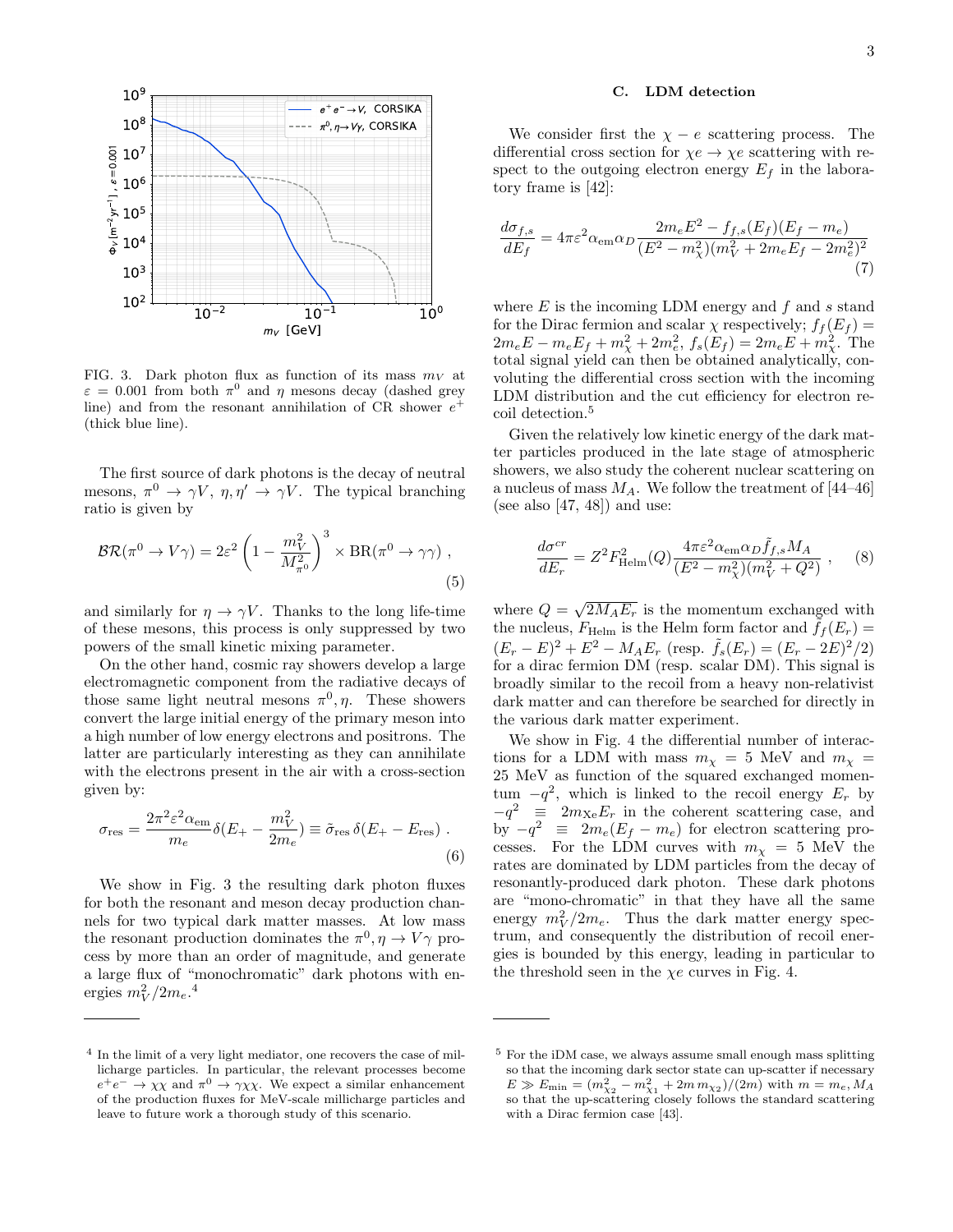

<span id="page-3-0"></span>FIG. 4. Differential dark matter recoil rates  $\partial N_r / \partial (-q^2)$  per ton•yr as function of the squared transferred momentum  $-q^2$ for dark matter scattering on electrons in 1t of water (green lines,  $-q^2 \equiv 2m_e(E_f - m_e)$  and for coherent scattering on xenon nuclei in 1t of liquid xenon (orange lines,  $-q^2 =$  $2m_{\text{Xe}}E_r$ ). We show the rates for both  $m_{\text{X}} = 5$  MeV and  $m<sub>x</sub> = 25$  MeV. The vertical dotted line corresponds to a electronic recoil of 16 MeV and the vertical dotted line to a xenon nuclear recoil of 2 keV.

### III. DETECTION IN NEUTRINO EXPERIMENTS

#### A. Experiments considered

Given that the atmospheric dark matter flux is uniformly spread on earth, the best sensitivity arises from experiments with the largest or most sensitive detection volume. We will illustrate this by considering both the Super-K neutrino telescope program, and the XENON detectors program.

a. Super-K and upgrades The super-K detector has an ample dataset of neutrino interactions which can be mimicked by the scattering of a LDM particle. Given that the bulk of the events occurs at low recoil energy, we use the supernova neutrino search from  $[27]$ .<sup>[6](#page-3-1)</sup> The analysis focused on electron recoils between ∼ 16 MeV to 88 MeV, and included 2853 days of data. Following [\[15\]](#page-5-4), we consider a sensitivity of 23 events for the full run and project these results to the HyperK [\[28\]](#page-5-11) design (with a 190 kt fiducial volume) and the Super-K upgrade with gadolinium doping [\[49\]](#page-6-14) (SuperK-Gd), assuming an improved sensitivity of 0.84 (resp. 0.6 for SuperK-Gd) events per year.

b. XENON1T and future upgrades The coherent nuclear scattering signatures discussed previously can be observed in direct detection experiments. We focus on the XENON program, and in particular the data from the XENON1T [\[29\]](#page-5-12) standard WIMP search, which shares most of the characteristic of the coherent scattering signal emphasised above. Including the efficiencies for the selection cuts in the fiducial volume [\[29\]](#page-5-12), we focus on the intermediate background search corresponding to the 0.9t reference volume and put a 95% C.L limit at 5 signal events.[7](#page-3-2) We further make projection for 5 years of data for XENONnT based on the recent projections for the WIMP case [\[30\]](#page-5-17): we use a 4t fiducial volume and estimated nuclear recoil background of 2.0 events for  $20t \cdot yr$ in the energy range  $4 - 50$  keV. We then scale this result to obtain a projection for five years of data-taking in the DARWIN experiment [\[31\]](#page-5-13) with a 30t fiducial mass.

We stress that we have focused on these experimental programs primarily as an illustration of the relevance of resonant atmospheric LDM fluxes. Several other experiments could have also sensitivities to this flux. For instance, on the dark matter side, the liquid argon-based DarkSide20k and Argo projects [\[51\]](#page-6-15) or for neutrinos detectors, the DUNE far detector [\[52\]](#page-6-16), KM3-Net [\[53\]](#page-6-17) and JUNO [\[54\]](#page-6-18) programs.

#### B. Results

Resonant production plays a key role in enhancing the production at low masses. We show in Fig. [5](#page-4-0) the resulting 95% C.L. limits and projections. The Super-K analysis constrains parameter space comparable to beam neutrino experiments MiniBooNE [\[55\]](#page-6-19), COHERENT [\[56\]](#page-6-20) and CCM [\[46\]](#page-6-10) and slightly below the existing limit from the NA64 [\[57,](#page-6-21) [58\]](#page-6-22), and BaBar [\[59\]](#page-6-23) analysis (see the review [\[60\]](#page-6-24) for a recent summary).

The limits for  $3m_\chi = m_V \lesssim 40$  MeV are dominated by the resonant production in the secondary electromagnetic showers, while for 40 MeV  $\lesssim m_V$  pion, then  $\eta$  meson decays become the dominant production mode. The sensitivity of nuclear-recoil based analysis in XENON is about an order of magnitude lower than the electron-based in kilotons neutrinos detectors. However, when considering only mesons decays as the production mechanism, it relies only on the LDM interactions with hadronic states and can therefore be used to constrain models where the vector mediator may be lepton or electron-phobic.

We further present projections for the successor of these experiments, starting from the SuperK-Gd experiment with a two-year run with water enriched with Gadolinium [\[49\]](#page-6-14) and the Hyper-K project, including a long 5-year run and following the background level considered in [\[20\]](#page-5-18). Both improvements push the parameter space in  $\varepsilon$  accessible by around a factor of two each. Regarding the case of coherent scattering signal, we also

<span id="page-3-1"></span><sup>6</sup> Noting that the spectrum resemble the neutrino relic one in that it is enhanced at low recoil energy.

<span id="page-3-2"></span><sup>7</sup> see Table I of [\[29\]](#page-5-12) and the discussion in the appendix of [\[50\]](#page-6-25).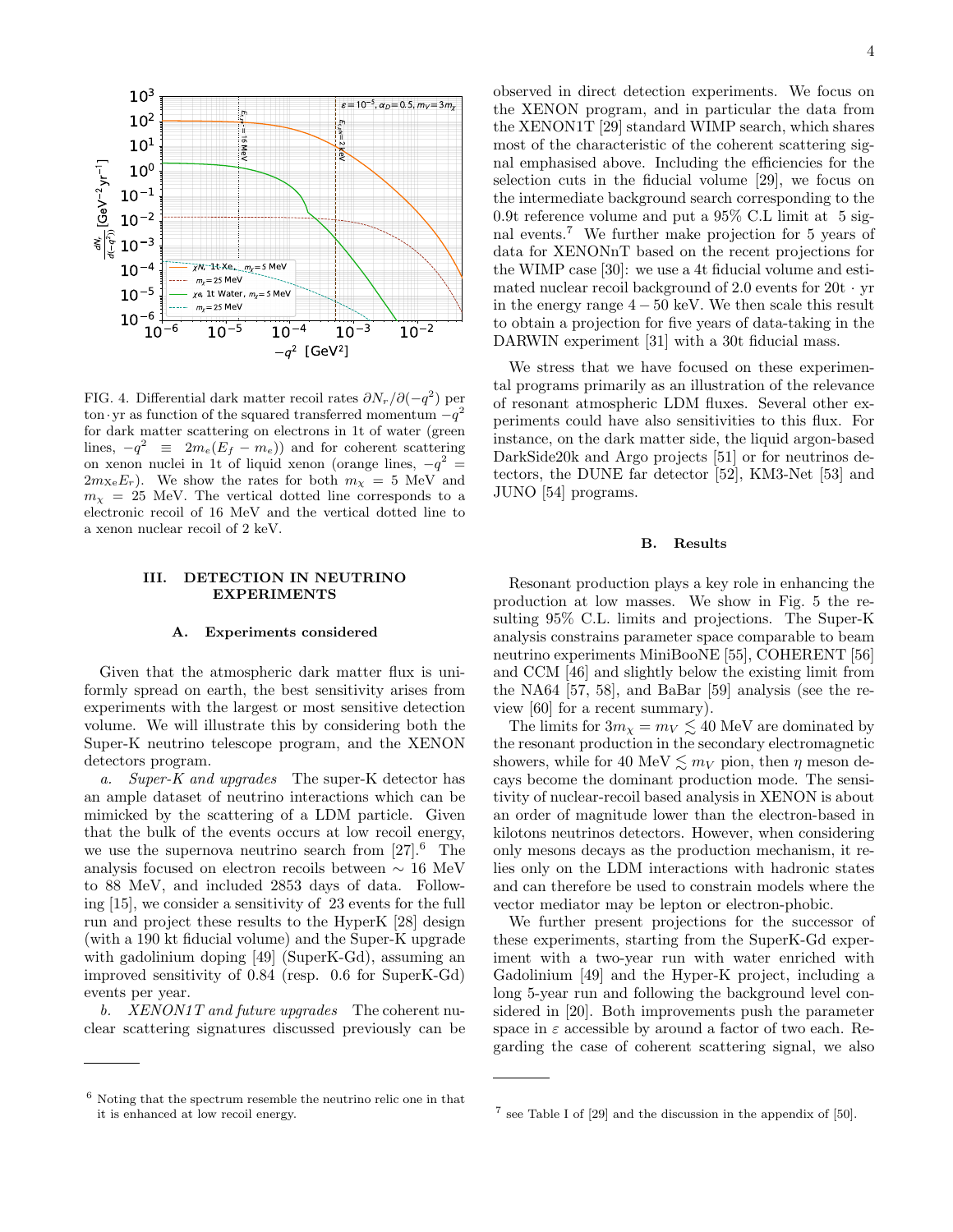

<span id="page-4-0"></span>FIG. 5. Limit at the 95% C.L. on our LDM scenario from both the Super-K [\[27\]](#page-5-10) (orange area) and XENON1T [\[29\]](#page-5-12) (purple area) experiments, using the ratio  $m_V = 3m_V$ and  $\alpha_D$ . The purple dashed line represent the limit from XENON1T without resonant production. We also show projection for SuperK-Gd with Gadolinium (orange dashed line), and Hyper-K (orange dotted line) following [\[20\]](#page-5-18), and for 5 years of data in the XENONnT and DARWIN projects [\[31\]](#page-5-13) (blue dashed and dotted lines). The grey regions are the limits from NA64 [\[58\]](#page-6-22), MiniBooNE [\[55\]](#page-6-19), COHERENT [\[56\]](#page-6-20), CCM [\[46\]](#page-6-10) and BaBar [\[59\]](#page-6-23). The green dashed-dotted line represents the projection from DM scattering in the near detector of the DUNE experiment as derived in [\[32\]](#page-5-14).

show the projection for both the XENONnT [\[30\]](#page-5-17) and DARWIN [\[31\]](#page-5-13) (assuming a 5-year run) projects.

The above results can be readily recasted into different types of vector mediators. A particularly relevant case is a baryon-number gauge boson, which presents a natural lepton-phobia. The XENON1T limit  $\varepsilon_{X1t}$  based on meson decays only can for instance be projected into a limit on the baryon gauge coupling  $q_D$  as

$$
g_{D,X1t} = \varepsilon_{X1t} \times \sqrt{4\pi \alpha_{em} Z_{\text{Xe}} / A_{\text{Xe}}}
$$

comparable to the recent result from the CCM [\[46\]](#page-6-10) collaboration.

## IV. SUMMARY

We have presented in this letter a new atmospheric production mechanism for light dark sector states based on the annihilation of positrons from CR showers on atmospheric electrons. Comparing with the full production from mesons decays (including secondary mesons) that we have obtained from the complete simulation of the CR showers, resonant production dominates at small masses by more than an order of magnitude. It provides an abundant, albeit low energetic, dark matter flux which can be subsequently searched for in detectors with low

recoil thresholds. The SM-only distributions as derived from our full numerical simulation are available on a Zenodo database.[8](#page-4-1) They can be used to estimate the production rates of a large range of bosonic Feebly Interacting Particles, from ALPs to millicharge particles, based on the abundant flux of low energy electrons/positrons and photons generated in the showers.

We have updated the present and projected constraints from various neutrinos telescope experiments on this class of new physics candidates, focusing in particular on the dark photon-mediated light dark matter scenario. The future reach of next generation neutrino telescope is remarkable and on par with accelerator-based experiments, providing a strong incentive for the experimental collaborations to consider this type of analysis in the future. Coherent scattering in next generation dark matter experiments was found to provide weaker limits, but can be used to probe models where the vector mediator may exhibit electron-phobia.

#### Acknowledgments

L.D. thanks E. Nardi, A. Deandrea and the MANOIR group at IP2I for useful discussions, as well as Julien Masbou for details on the XENON program. This work has received partial support by the INFN Iniziativa Specifica Theoretical Astroparticle Physics (TAsP). This project has received funding from the European Union's Horizon 2020 research and innovation programme under the Marie Sklodowska-Curie grant agreement No. 101028626.

<span id="page-4-1"></span><sup>8</sup> https://zenodo.org/record/6561236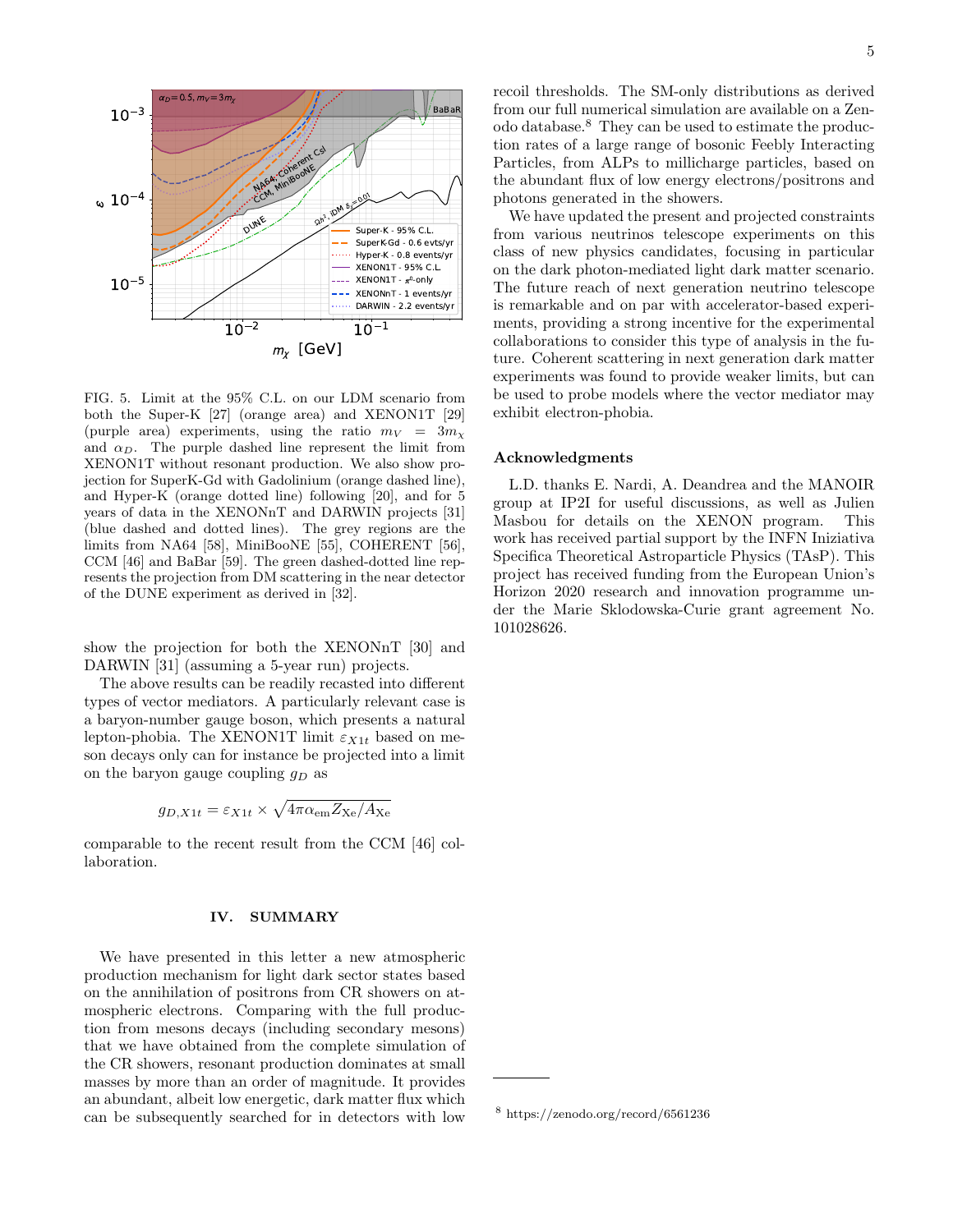- <span id="page-5-0"></span>[1] J. Alexander et al., "Dark Sectors 2016 Workshop: Community Report," 2016. [arXiv:1608.08632](http://arxiv.org/abs/1608.08632) [\[hep-ph\]](http://arxiv.org/abs/1608.08632). [https://inspirehep.net/record/1484628/](https://inspirehep.net/record/1484628/files/arXiv:1608.08632.pdf) [files/arXiv:1608.08632.pdf](https://inspirehep.net/record/1484628/files/arXiv:1608.08632.pdf).
- [2] M. Battaglieri et al., "US Cosmic Visions: New Ideas in Dark Matter 2017: Community Report," in U.S. Cosmic Visions: New Ideas in Dark Matter College Park, MD, USA, March 23-25, 2017. 2017. [arXiv:1707.04591](http://arxiv.org/abs/1707.04591).
- [3] J. Beacham et al., "Physics Beyond Colliders at CERN: Beyond the Standard Model Working Group Report," [arXiv:1901.09966 \[hep-ex\]](http://arxiv.org/abs/1901.09966).
- <span id="page-5-1"></span>[4] G. Lanfranchi, M. Pospelov, and P. Schuster, "The Search for Feebly-Interacting Particles," [arXiv:2011.02157 \[hep-ph\]](http://arxiv.org/abs/2011.02157).
- <span id="page-5-2"></span>[5] H. An, M. Pospelov, J. Pradler, and A. Ritz, "Directly Detecting MeV-scale Dark Matter via Solar Reflection," Phys. Rev. Lett. 120 [no. 14, \(2018\) 141801,](http://dx.doi.org/10.1103/PhysRevLett.120.141801) [arXiv:1708.03642 \[hep-ph\]](http://arxiv.org/abs/1708.03642). [Erratum: Phys.Rev.Lett. 121, 259903 (2018)].
- [6] T. Emken, C. Kouvaris, and N. G. Nielsen, "The Sun as a sub-GeV Dark Matter Accelerator," [Phys. Rev. D](http://dx.doi.org/10.1103/PhysRevD.97.063007) 97 [no. 6, \(2018\) 063007,](http://dx.doi.org/10.1103/PhysRevD.97.063007) [arXiv:1709.06573 \[hep-ph\]](http://arxiv.org/abs/1709.06573).
- [7] Y. Ema, F. Sala, and R. Sato, "Light Dark Matter at Neutrino Experiments," [Phys. Rev. Lett.](http://dx.doi.org/10.1103/PhysRevLett.122.181802) 122 no. 18, [\(2019\) 181802,](http://dx.doi.org/10.1103/PhysRevLett.122.181802) [arXiv:1811.00520 \[hep-ph\]](http://arxiv.org/abs/1811.00520).
- [8] T. Bringmann and M. Pospelov, "Novel direct detection constraints on light dark matter," [Phys. Rev. Lett.](http://dx.doi.org/10.1103/PhysRevLett.122.171801) 122 [no. 17, \(2019\) 171801,](http://dx.doi.org/10.1103/PhysRevLett.122.171801) [arXiv:1810.10543 \[hep-ph\]](http://arxiv.org/abs/1810.10543).
- [9] C. V. Cappiello, K. C. Y. Ng, and J. F. Beacom, "Reverse Direct Detection: Cosmic Ray Scattering With Light Dark Matter," [Phys. Rev. D](http://dx.doi.org/10.1103/PhysRevD.99.063004) 99 no. 6, [\(2019\) 063004,](http://dx.doi.org/10.1103/PhysRevD.99.063004) [arXiv:1810.07705 \[hep-ph\]](http://arxiv.org/abs/1810.07705).
- [10] G. Krnjaic and S. D. McDermott, "Implications of BBN Bounds for Cosmic Ray Upscattered Dark Matter," Phys. Rev. D 101 [no. 12, \(2020\) 123022,](http://dx.doi.org/10.1103/PhysRevD.101.123022) [arXiv:1908.00007 \[hep-ph\]](http://arxiv.org/abs/1908.00007).
- [11] K. Bondarenko, A. Boyarsky, T. Bringmann, M. Hufnagel, K. Schmidt-Hoberg, and A. Sokolenko, "Direct detection and complementary constraints for sub-GeV dark matter," JHEP 03 [\(2020\) 118,](http://dx.doi.org/10.1007/JHEP03(2020)118) [arXiv:1909.08632 \[hep-ph\]](http://arxiv.org/abs/1909.08632).
- [12] T. Emken, J. Frerick, S. Heeba, and F. Kahlhoefer, "Electron recoils from terrestrial upscattering of inelastic dark matter," [Phys. Rev. D](http://dx.doi.org/10.1103/PhysRevD.105.055023) 105 no. 5, (2022) [055023,](http://dx.doi.org/10.1103/PhysRevD.105.055023) [arXiv:2112.06930 \[hep-ph\]](http://arxiv.org/abs/2112.06930).
- [13] C. Xia, Y.-H. Xu, and Y.-F. Zhou, "Production and attenuation of cosmic-ray boosted dark matter," [JCAP](http://dx.doi.org/10.1088/1475-7516/2022/02/028) 02 [no. 02, \(2022\) 028,](http://dx.doi.org/10.1088/1475-7516/2022/02/028) [arXiv:2111.05559 \[hep-ph\]](http://arxiv.org/abs/2111.05559).
- <span id="page-5-3"></span>[14] H. An, H. Nie, M. Pospelov, J. Pradler, and A. Ritz, "Solar reflection of dark matter," [Phys. Rev. D](http://dx.doi.org/10.1103/PhysRevD.104.103026) 104 [no. 10, \(2021\) 103026,](http://dx.doi.org/10.1103/PhysRevD.104.103026) [arXiv:2108.10332 \[hep-ph\]](http://arxiv.org/abs/2108.10332).
- <span id="page-5-4"></span>[15] C. V. Cappiello and J. F. Beacom, "Strong New Limits on Light Dark Matter from Neutrino Experiments," Phys. Rev. D 100 [no. 10, \(2019\) 103011,](http://dx.doi.org/10.1103/PhysRevD.104.069901) [arXiv:1906.11283 \[hep-ph\]](http://arxiv.org/abs/1906.11283). [Erratum: Phys.Rev.D 104, 069901 (2021)].
- [16] G. Guo, Y.-L. S. Tsai, and M.-R. Wu, "Probing cosmic-ray accelerated light dark matter with IceCube,"  $JCAP$  10 [\(2020\) 049,](http://dx.doi.org/10.1088/1475-7516/2020/10/049) [arXiv:2004.03161](http://arxiv.org/abs/2004.03161) [\[astro-ph.HE\]](http://arxiv.org/abs/2004.03161).
- [17] A. Granelli, P. Ullio, and J.-W. Wang, "Blazar-Boosted Dark Matter at Super-Kamiokande," [arXiv:2202.07598](http://arxiv.org/abs/2202.07598) [\[astro-ph.HE\]](http://arxiv.org/abs/2202.07598).
- <span id="page-5-5"></span>[18] J.-W. Wang, A. Granelli, and P. Ullio, "Direct Detection Constraints on Blazar-Boosted Dark Matter," [arXiv:2111.13644 \[astro-ph.HE\]](http://arxiv.org/abs/2111.13644).
- <span id="page-5-6"></span>[19] J. Alvey, M. Campos, M. Fairbairn, and T. You, "Detecting Light Dark Matter via Inelastic Cosmic Ray Collisions," [Phys. Rev. Lett.](http://dx.doi.org/10.1103/PhysRevLett.123.261802) 123 (2019) 261802, [arXiv:1905.05776 \[hep-ph\]](http://arxiv.org/abs/1905.05776).
- <span id="page-5-18"></span>[20] R. Plestid, V. Takhistov, Y.-D. Tsai, T. Bringmann, A. Kusenko, and M. Pospelov, "New Constraints on Millicharged Particles from Cosmic-ray Production," Phys. Rev. D 102 [\(2020\) 115032,](http://dx.doi.org/10.1103/PhysRevD.102.115032) [arXiv:2002.11732](http://arxiv.org/abs/2002.11732) [\[hep-ph\]](http://arxiv.org/abs/2002.11732).
- [21] R. Harnik, R. Plestid, M. Pospelov, and H. Ramani, "Millicharged cosmic rays and low recoil detectors," Phys. Rev. D 103 [no. 7, \(2021\) 075029,](http://dx.doi.org/10.1103/PhysRevD.103.075029) [arXiv:2010.11190 \[hep-ph\]](http://arxiv.org/abs/2010.11190).
- <span id="page-5-16"></span>[22] M. Kachelriess and J. Tjemsland, "Meson production in air showers and the search for light exotic particles," [Astropart. Phys.](http://dx.doi.org/10.1016/j.astropartphys.2021.102622) 132 (2021) 102622, [arXiv:2104.06811](http://arxiv.org/abs/2104.06811) [\[hep-ph\]](http://arxiv.org/abs/2104.06811).
- [23] C. A. Argüelles, V. Muñoz, I. M. Shoemaker, and V. Takhistov, "Hadrophilic Light Dark Matter from the Atmosphere," [arXiv:2203.12630 \[hep-ph\]](http://arxiv.org/abs/2203.12630).
- <span id="page-5-7"></span>[24] B. Chauhan, B. Dasgupta, and A. Dighe, "Large Energy Singles at JUNO from Atmospheric Neutrinos and Dark Matter," [arXiv:2111.14586 \[hep-ph\]](http://arxiv.org/abs/2111.14586).
- <span id="page-5-8"></span>[25] E. Izaguirre, G. Krnjaic, and B. Shuve, "Discovering Inelastic Thermal-Relic Dark Matter at Colliders," Phys. Rev. D **93** [no. 6, \(2016\) 063523,](http://dx.doi.org/10.1103/PhysRevD.93.063523) [arXiv:1508.03050 \[hep-ph\]](http://arxiv.org/abs/1508.03050).
- <span id="page-5-9"></span>[26] E. Izaguirre, Y. Kahn, G. Krnjaic, and M. Moschella, "Testing Light Dark Matter Coannihilation With Fixed-Target Experiments," [Phys. Rev.](http://dx.doi.org/10.1103/PhysRevD.96.055007) D96 no. 5, [\(2017\) 055007,](http://dx.doi.org/10.1103/PhysRevD.96.055007) [arXiv:1703.06881](http://arxiv.org/abs/1703.06881).
- <span id="page-5-10"></span>[27] Super-Kamiokande Collaboration, K. Bays et al., "Supernova Relic Neutrino Search at Super-Kamiokande," Phys. Rev. D 85 [\(2012\) 052007,](http://dx.doi.org/10.1103/PhysRevD.85.052007) [arXiv:1111.5031 \[hep-ex\]](http://arxiv.org/abs/1111.5031).
- <span id="page-5-11"></span>[28] Hyper-Kamiokande Collaboration, K. Abe et al., "Hyper-Kamiokande Design Report," [arXiv:1805.04163 \[physics.ins-det\]](http://arxiv.org/abs/1805.04163).
- <span id="page-5-12"></span>[29] XENON Collaboration, E. Aprile et al., "Dark Matter Search Results from a One Ton-Year Exposure of XENON1T," [Phys. Rev. Lett.](http://dx.doi.org/10.1103/PhysRevLett.121.111302) 121 no. 11, (2018) [111302,](http://dx.doi.org/10.1103/PhysRevLett.121.111302) [arXiv:1805.12562 \[astro-ph.CO\]](http://arxiv.org/abs/1805.12562).
- <span id="page-5-17"></span>[30] XENON Collaboration, E. Aprile et al., "Projected WIMP sensitivity of the XENONnT dark matter experiment," JCAP 11 [\(2020\) 031,](http://dx.doi.org/10.1088/1475-7516/2020/11/031) [arXiv:2007.08796](http://arxiv.org/abs/2007.08796) [\[physics.ins-det\]](http://arxiv.org/abs/2007.08796).
- <span id="page-5-13"></span>[31] **DARWIN** Collaboration, J. Aalbers et al., "DARWIN: towards the ultimate dark matter detector," [JCAP](http://dx.doi.org/10.1088/1475-7516/2016/11/017) 11 [\(2016\) 017,](http://dx.doi.org/10.1088/1475-7516/2016/11/017) [arXiv:1606.07001 \[astro-ph.IM\]](http://arxiv.org/abs/1606.07001).
- <span id="page-5-14"></span>[32] A. Celentano, L. Darmé, L. Marsicano, and E. Nardi, "New production channels for light dark matter in hadronic showers," Phys. Rev.  $D$  102 no. 7, (2020) [075026,](http://dx.doi.org/10.1103/PhysRevD.102.075026) [arXiv:2006.09419 \[hep-ph\]](http://arxiv.org/abs/2006.09419).
- <span id="page-5-15"></span>[33] L. J.-M. Darmé, "Tools for Feebly Interacting Particles," PoS [TOOLS2020](http://dx.doi.org/10.22323/1.392.0007) (2021) 007.